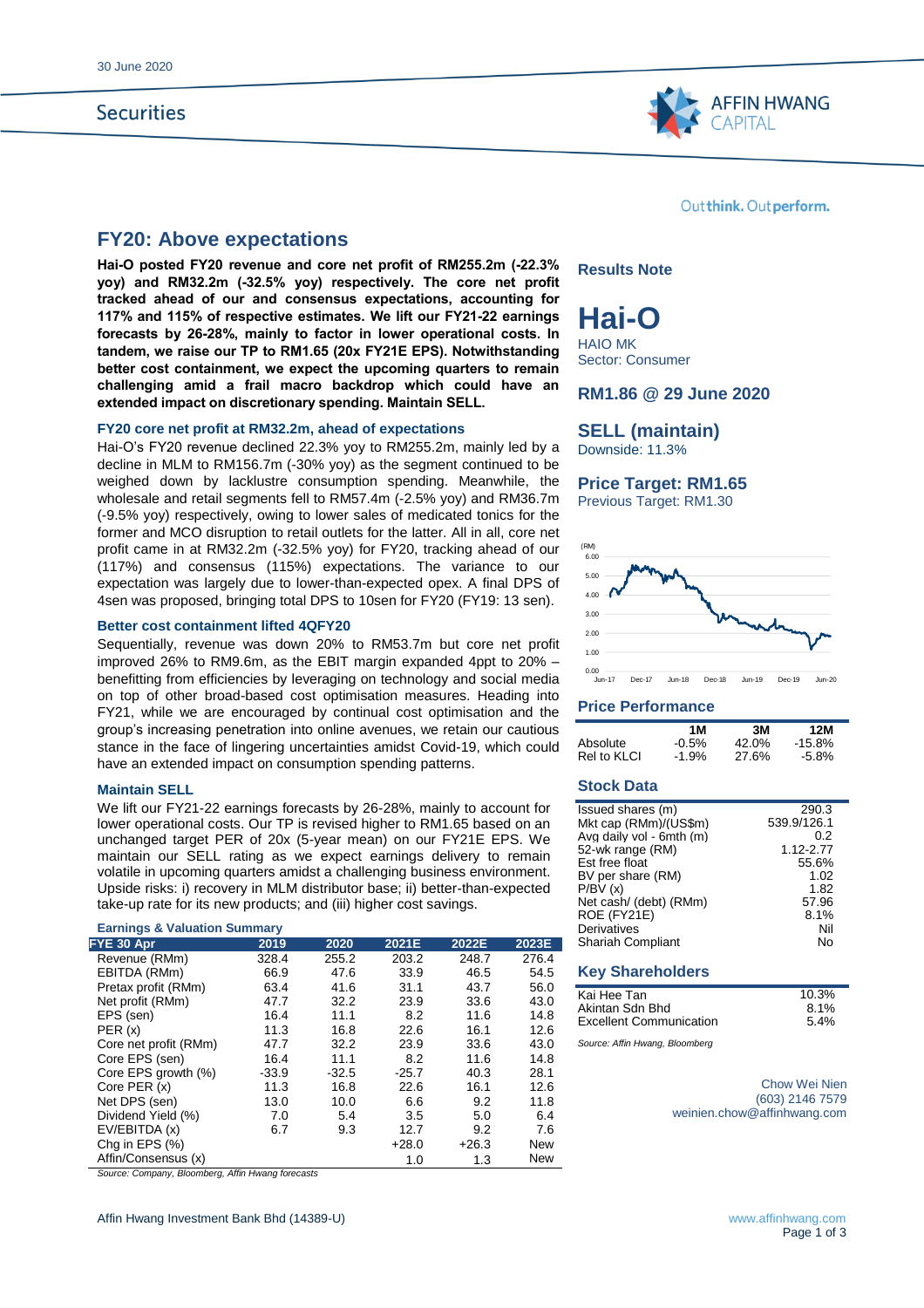# **Securities**



# Out think. Out perform.

| <b>Fig 1: Results Comparison</b> |                   |                   |                   |         |         |             |             |               |                                                                                                                                               |
|----------------------------------|-------------------|-------------------|-------------------|---------|---------|-------------|-------------|---------------|-----------------------------------------------------------------------------------------------------------------------------------------------|
| FYE Apr (RMm)                    | 4Q<br><b>FY19</b> | 3Q<br><b>FY20</b> | 4Q<br><b>FY20</b> | QoQ     | YoY     | <b>FY19</b> | <b>FY20</b> | YoY           | <b>Comments</b>                                                                                                                               |
|                                  |                   |                   |                   | $%$ chg | % chg   |             |             | % chg         |                                                                                                                                               |
| Revenue                          | 70.0              | 67.0              | 53.7              | (19.9)  | (23.3)  | 328.4       | 255.2       | (22.3)        | <b>FY20</b><br>decline<br><b>MLM</b><br>in<br>$(-30.3%$<br>wholesale<br>yoy),<br>(-2.5%<br>retail<br>yoy)<br>and<br>(-9.5% yoy) segment sales |
| Op costs                         | (55.6)            | (54.6)            | (41.0)            | (25.0)  | (26.3)  | (261.5)     | (207.6)     | (20.6)        |                                                                                                                                               |
| <b>EBITDA</b>                    | 14.4              | 12.4              | 12.7              | 2.6     | (11.9)  | 66.9        | 47.6        | (28.9)        |                                                                                                                                               |
| <b>EBITDA</b> margin<br>(% )     | 20.6              | 18.5              | 23.7              | 5.2ppt  | 3.1ppt  | 20.4        | 18.6        | $-1.7$<br>ppt | 4QFY20: Higher yoy<br>on<br>cost optimisation initiatives,<br>A&P subsidy from suppliers.                                                     |
|                                  |                   |                   |                   |         |         |             |             |               | FY20: Lower overall partly<br>on unfavourable sales mix<br>and higher import purchase<br>cost for wholesale division.                         |
| Depn and<br>amort                | (1.0)             | (1.6)             | (1.9)             | 18.8    | 86.3    | (4.6)       | (6.6)       | 42.2          |                                                                                                                                               |
| <b>EBIT</b>                      | 13.4              | 10.8              | 10.8              | 0.2     | (19.3)  | 62.2        | 41.0        | (34.1)        |                                                                                                                                               |
| <b>EBIT</b> margin<br>(% )       | 19.2              | 16.1              | 20.2              | 4ppt    | 1ppt    | 19.0        | 16.1        | $-2.9$<br>ppt |                                                                                                                                               |
| Int expense                      | 0.0               | (0.1)             | (0.1)             | 102.8   | n.m     | (0.1)       | (0.4)       | 231.2         |                                                                                                                                               |
| Int and other<br>inc             | 0.4               | 0.3               | 0.2               | (19.0)  | (43.4)  | 1.2         | 1.0         | (21.8)        |                                                                                                                                               |
| Associates                       | (0.0)             | (0.0)             | (0.0)             | n.m     | n.m     | 0.0         | 0.0         | n.m           |                                                                                                                                               |
| Exceptional<br>items             | 0.0               | 0.0               | 0.0               | n.m     | n.m     | 0.0         | 0.0         | n.m           |                                                                                                                                               |
| <b>Pretax</b>                    | 13.8              | 11.0              | 10.9              | (0.9)   | (21.0)  | 63.4        | 41.6        | (34.4)        |                                                                                                                                               |
| Tax                              | (3.6)             | (3.1)             | (1.6)             | (48.0)  | (56.0)  | (15.9)      | (9.6)       | (39.7)        |                                                                                                                                               |
| Tax rate $(\%)$                  | 26.4              | 28.0              | 14.7              | $-13.3$ | $-11.7$ | 25.2        | 23.1        | $-2.1$        |                                                                                                                                               |
|                                  |                   |                   |                   | ppt     | ppt     |             |             | ppt           |                                                                                                                                               |
| MI                               | 0.2               | (0.3)             | 0.3               | n.m     | 30.3    | 0.3         | 0.2         | (21.7)        |                                                                                                                                               |
| Net profit                       | 10.4              | 7.6               | 9.6               | 25.9    | (7.6)   | 47.7        | 32.2        | (32.5)        |                                                                                                                                               |
| EPS (sen)                        | 3.6               | 2.6               | 3.3               | 25.9    | (7.6)   | 16.4        | 11.1        | (32.5)        |                                                                                                                                               |
| Core net profit                  | 10.4              | 7.6               | 9.6               | 25.9    | (7.6)   | 47.7        | 32.2        | (32.5)        | Above our and consensus<br>expectations                                                                                                       |

*Source: Affin Hwang, Company data*

| Fig 2: Segmental Breakdown |               |        |               |                |                |             |             |                       |
|----------------------------|---------------|--------|---------------|----------------|----------------|-------------|-------------|-----------------------|
|                            | <b>4QFY19</b> | 3QFY20 | <b>4QFY20</b> | QoQ<br>$%$ chg | YoY<br>$%$ chg | <b>FY19</b> | <b>FY20</b> | <b>YoY</b><br>$%$ chg |
| <b>Segmental Revenue</b>   |               |        |               |                |                |             |             |                       |
| <b>MLM</b>                 | 47.4          | 36.8   | 35.3          | (4.2)          | (25.6)         | 224.9       | 156.7       | (30.3)                |
| Wholesale                  | 12.0          | 16.7   | 10.8          | (35.6)         | (10.2)         | 58.9        | 57.4        | (2.5)                 |
| Retail                     | 9.6           | 12.5   | 6.5           | (47.9)         | (32.3)         | 40.6        | 36.7        | (9.5)                 |
| <b>Others</b>              | 1.0           | 1.0    | 1.2           | 12.1           | 22.5           | 4.0         | 4.3         | 7.7                   |
| <b>Total revenue</b>       | 70.0          | 67.0   | 53.7          | (19.9)         | (23.3)         | 328.4       | 255.2       | (22.0)                |
|                            |               |        |               |                |                |             |             |                       |
| <b>Segmental Profit*</b>   | 10.2          | 7.2    | 10.3          | 42.3           | 0.8            | 46.5        | 32.0        |                       |
| MLM                        |               |        |               |                |                |             |             | (31.0)                |
| Wholesale                  | 1.3           | 2.5    | (0.1)         | (103.3)        | (106.1)        | 10.2        | 5.2         | (49.0)                |
| Retail                     | 0.4           | 0.9    | (0.8)         | (183.1)        | (286.0)        | 0.8         | 0.1         | (83.3)                |
| <b>Others</b>              | 1.1           | 0.2    | 0.7           | 201.7          | (31.6)         | 4.3         | 3.3         | (23.9)                |
|                            | 13.4          | 10.8   | 10.8          | 0.2            | (19.3)         | 61.8        | 40.7        | (34.2)                |

*Source: Affin Hwang, Company data \*Total segmental profit differs from group EBIT due to elimination*